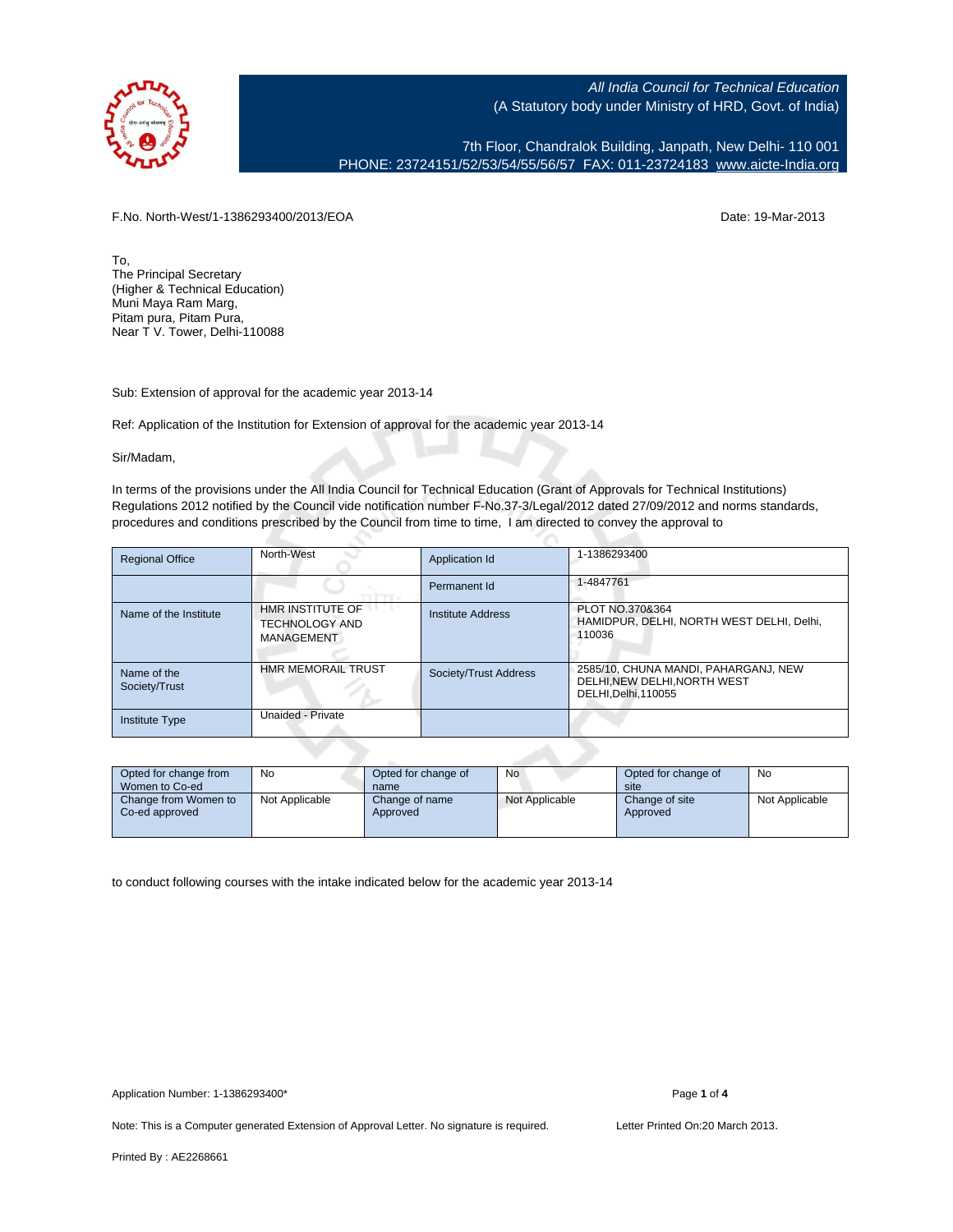7th Floor, Chandralok Building, Janpath, New Delhi- 110 001 PHONE: 23724151/52/53/54/55/56/57 FAX: 011-23724183 [www.aicte-India.org](http://www.aicte-India.org)

| Application Id: 1-1386293400<br>Shift<br>Level<br>Program |           | Course                               |                                                                             | <b>Affiliating Body</b>                   |                                                                           | Intake Approved for<br>13-14 |                |             | Foreign Collaboration |    |
|-----------------------------------------------------------|-----------|--------------------------------------|-----------------------------------------------------------------------------|-------------------------------------------|---------------------------------------------------------------------------|------------------------------|----------------|-------------|-----------------------|----|
|                                                           |           |                                      | Full/Part Time                                                              |                                           | Intake 2012-13                                                            |                              | $\overline{g}$ | $rac{O}{P}$ |                       |    |
| <b>ENGINEERING</b><br>AND<br><b>TECHNOLOGY</b>            | 1st Shift | <b>UNDER</b><br><b>GRADUATE</b>      | <b>COMPUTER</b><br><b>SCIENCE AND</b><br><b>ENGINEERING</b>                 | <b>FULL</b><br><b>TIME</b>                | Guru Gobind Singh<br>Indraprastha<br>Vishwavidyalaya, New<br>Delhi        | 120                          | 120            | No          | No                    | No |
| <b>ENGINEERING</b><br>AND<br><b>TECHNOLOGY</b>            | 1st Shift | <b>UNDER</b><br><b>GRADUATE</b>      | <b>ELECTRICAL</b><br><b>AND</b><br><b>ELECTRONICS</b><br><b>ENGINEERING</b> | <b>FULL</b><br><b>TIME</b><br><b>Tips</b> | <b>Guru Gobind Singh</b><br>Indraprastha<br>Vishwavidyalaya, New<br>Delhi | 120                          | 120            | No          | No                    | No |
| <b>ENGINEERING</b><br><b>AND</b><br><b>TECHNOLOGY</b>     | 1st Shift | <b>UNDER</b><br><b>GRADUATE</b>      | <b>ELECTRONICS</b><br>&<br><b>COMMUNICATI</b><br>ON ENGG                    | <b>FULL</b><br><b>TIME</b>                | <b>Guru Gobind Singh</b><br>Indraprastha<br>Vishwavidyalaya, New<br>Delhi | 120                          | 120            | <b>No</b>   | <b>No</b>             | No |
| <b>ENGINEERING</b><br>AND<br><b>TECHNOLOGY</b>            | 1st Shift | <b>UNDER</b><br><b>GRADUATE</b><br>Œ | <b>INFORMATION</b><br><b>TECHNOLOGY</b>                                     | <b>FULL</b><br><b>TIME</b>                | <b>Guru Gobind Singh</b><br>Indraprastha<br>Vishwavidyalaya, New<br>Delhi | 60                           | 60             | No          | No                    | No |
| <b>ENGINEERING</b><br>AND<br><b>TECHNOLOGY</b>            | 1st Shift | <b>UNDER</b><br><b>GRADUATE</b>      | MECHANICAL<br>AND<br><b>AUTOMATION</b><br><b>ENGINEERING</b>                | <b>FULL</b><br><b>TIME</b>                | <b>Guru Gobind Singh</b><br>Indraprastha<br>Vishwavidyalaya, New<br>Delhi | 120                          | 120            | No          | No                    | No |
| <b>ENGINEERING</b><br>AND<br><b>TECHNOLOGY</b>            | 2nd Shift | <b>UNDER</b><br>GRADUATE             | <b>COMPUTER</b><br><b>SCIENCE AND</b><br><b>ENGINEERING</b>                 | <b>FULL</b><br><b>TIME</b>                | <b>Guru Gobind Singh</b><br>Indraprastha<br>Vishwavidyalaya, New<br>Delhi | 60                           | 60             | <b>No</b>   | <b>No</b>             | No |
| <b>ENGINEERING</b><br>AND<br><b>TECHNOLOGY</b>            | 2nd Shift | <b>UNDER</b><br><b>GRADUATE</b>      | <b>ELECTRICAL</b><br><b>AND</b><br><b>ELECTRONICS</b><br><b>ENGINEERING</b> | <b>FULL</b><br><b>TIME</b>                | Guru Gobind Singh<br>Indraprastha<br>Vishwavidyalaya, New<br>Delhi        | 60                           | 60             | No          | No                    | No |
| <b>ENGINEERING</b><br>AND<br><b>TECHNOLOGY</b>            | 2nd Shift | <b>UNDER</b><br><b>GRADUATE</b>      | <b>ELECTRONICS</b><br>&<br><b>COMMUNICATI</b><br>ON ENGG                    | <b>FULL</b><br><b>TIME</b>                | Guru Gobind Singh<br>Indraprastha<br>Vishwavidyalaya, New<br>Delhi        | 60                           | 60             | No          | <b>No</b>             | No |
| MANAGEMENT                                                | 1st Shift | POST<br><b>GRADUATE</b>              | <b>MASTERS IN</b><br><b>BUSINESS</b><br><b>ADMINISTRATI</b><br>ON           | <b>FULL</b><br><b>TIME</b>                | <b>Guru Gobind Singh</b><br>Indraprastha<br>Vishwavidyalaya, New<br>Delhi | 60                           | 60             | No          | No                    | No |

Application Number: 1-1386293400\* Page **2** of **4**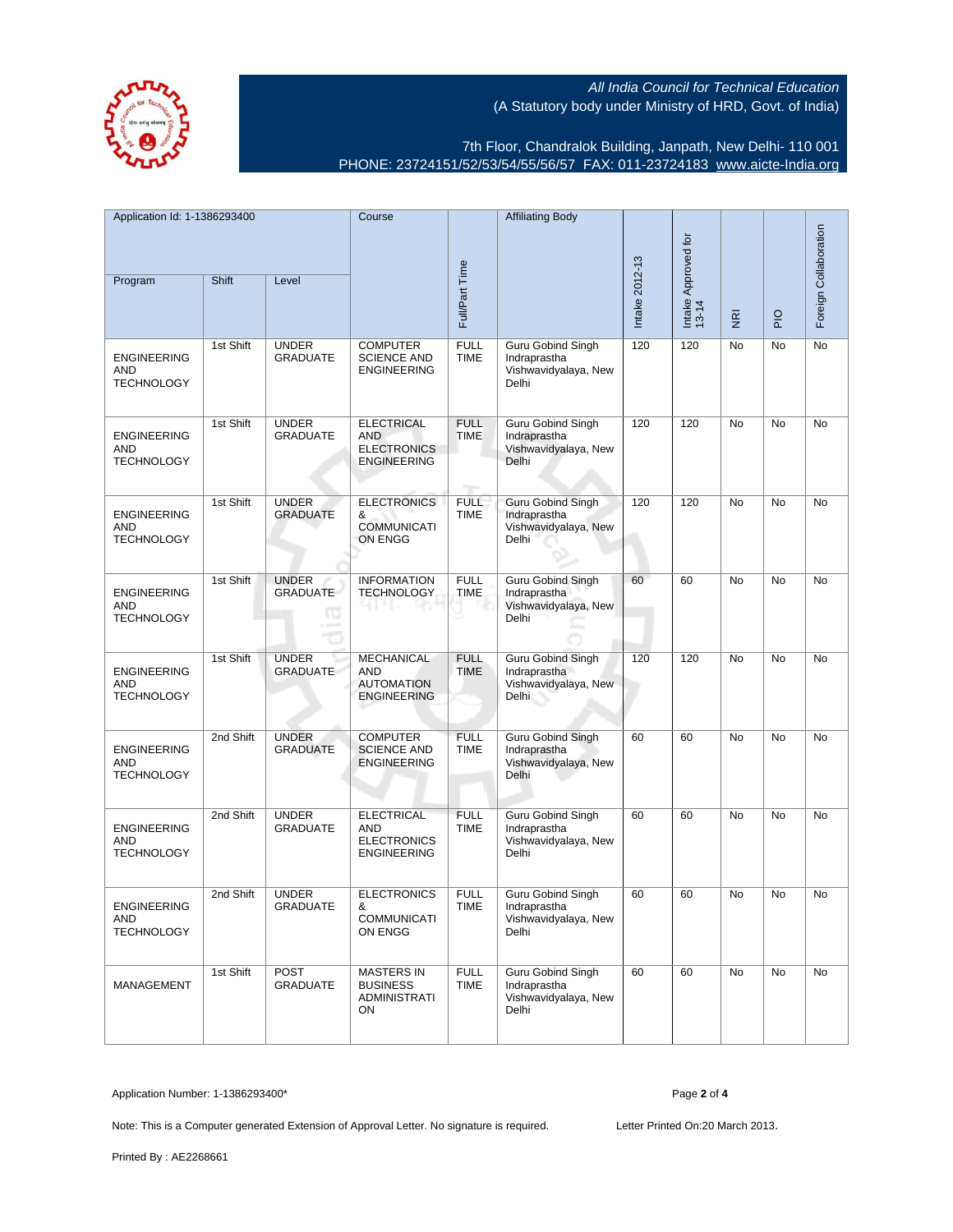

7th Floor, Chandralok Building, Janpath, New Delhi- 110 001 PHONE: 23724151/52/53/54/55/56/57 FAX: 011-23724183 [www.aicte-India.org](http://www.aicte-India.org)

| Application Id: 1-1386293400 |           | Course<br>Time                 | <b>Affiliating Body</b>                                     | ന<br>$\overline{\phantom{0}}$ | $\overline{c}$<br>Approved                                         |                    |                 |                |             |                       |
|------------------------------|-----------|--------------------------------|-------------------------------------------------------------|-------------------------------|--------------------------------------------------------------------|--------------------|-----------------|----------------|-------------|-----------------------|
| Program                      | Shift     | Level                          |                                                             | Full/Part                     |                                                                    | $2012 -$<br>Intake | Intake<br>13-14 | $\overline{g}$ | $rac{O}{P}$ | Foreign Collaboration |
| <b>MCA</b>                   | 1st Shift | <b>POST</b><br><b>GRADUATE</b> | <b>MASTERS IN</b><br><b>COMPUTER</b><br><b>APPLICATIONS</b> | <b>FULL</b><br><b>TIME</b>    | Guru Gobind Singh<br>Indraprastha<br>Vishwavidyalaya, New<br>Delhi | 60                 | 60              | <b>No</b>      | No          | No                    |

• Validity of the course details may be verified at www.aicte-india.org>departments>approvals

The above mentioned approval is subject to the condition that HMR INSTITUTE OF TECHNOLOGY AND MANAGEMENT shall follow and adhere to the Regulations, guidelines and directions issued by AICTE from time to time and the undertaking / affidavit given by the institution along with the application submitted by the institution on portal.

In case of any differences in content in this Computer generated Extension of Approval Letter, the content/information as approved by the Executive Council / General Council as available on the record of AICTE shall be final and binding.

Strict compliance of Anti-Ragging Regulation:- Approval is subject to strict compliance of provisions made in AICTE Regulation notified vide F. No. 37-3/Legal/AICTE/2009 dated July 1, 2009 for Prevention and Prohibition of Ragging in Technical Institutions. In case Institution fails to take adequate steps to Prevent Ragging or fails to act in accordance with AICTE Regulation or fails to punish perpetrators or incidents of Ragging, it will be liable to take any action as defined under clause 9(4) of the said Regulation.

**(Dr. Kuncheria P. Isaac)**

Member Secretary, AICTE

Copy to:

- **1. The Regional Officer,** All India Council for Technical Education Plot No. 1310, Sector 42-B Chandigarh-160 036
- **2. The Director Of Technical Education,** Delhi
- **3. The Registrar,** Guru Gobind Singh Indraprastha Vishwavidyalaya, New Delhi
- **4. The Principal / Director,** HMR INSTITUTE OF TECHNOLOGY AND MANAGEMENT PLOT NO.370&364

Application Number: 1-1386293400\* Page **3** of **4**